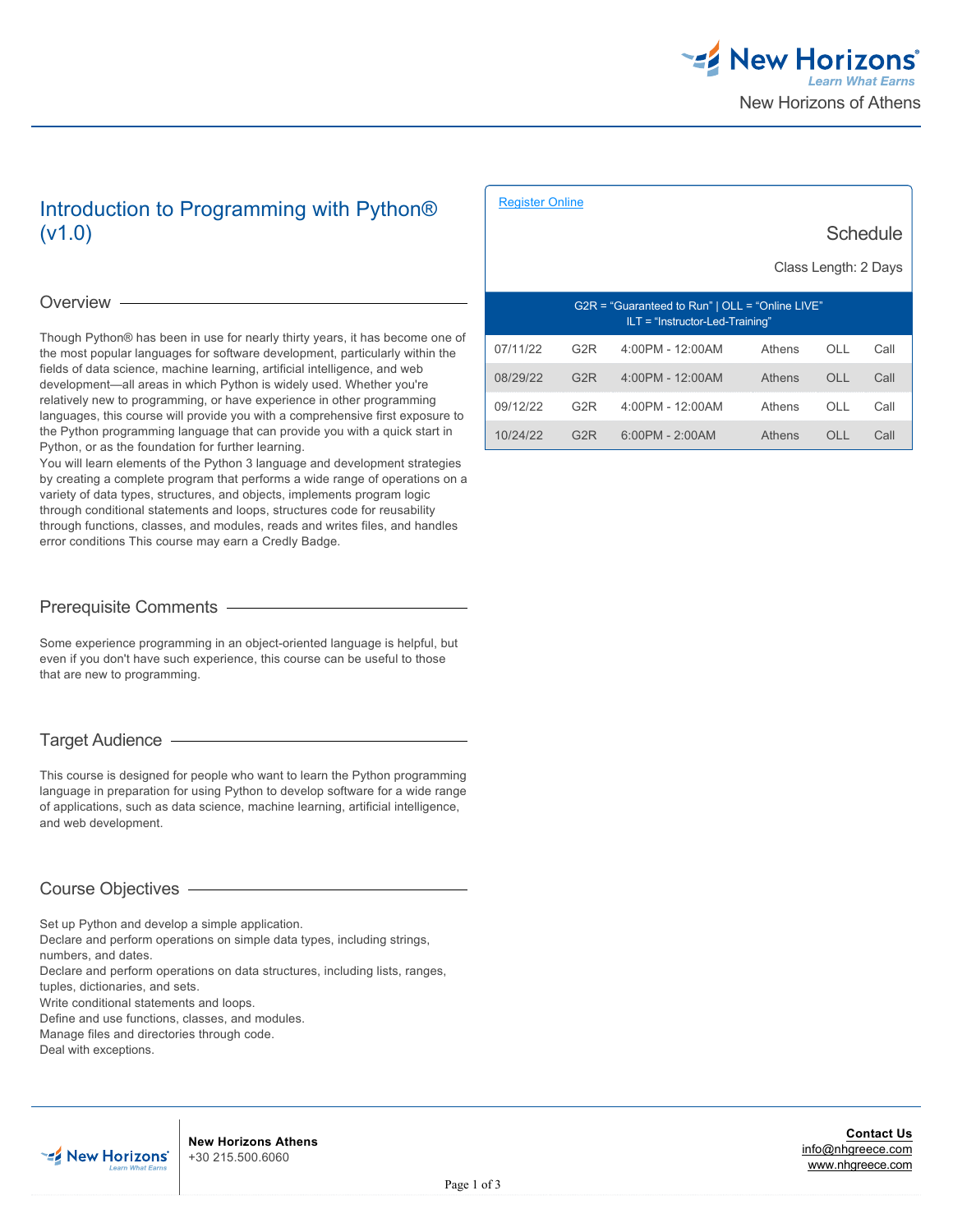

Course Outline

# **1 - Setting Up Python and Developing a Simple Application**

Set Up the Development Environment Write Python StatementsCreate a Python Application Prevent Errors

#### **2 - Processing Simple Data Types**

Process Strings and Integers Process Decimals, Floats, and Mixed Number Types

#### **3 - Processing Data Structures**

Process Ordered Data Structures Process Unordered Data Structures

# **4 - Writing Conditional Statements and Loops in Python**

Write a Conditional Statement Write a Loop

# **5 - Structuring Code for Reuse**

Define and Call a Function Define and Instantiate a Class Import and Use a Module

### **6 - Writing Code to Process Files and Directories**

Write to a Text File Read from a Text File Get the Contents of a Directory Manage Files and Directories

### **7 - Dealing with Exceptions**

Handle Exceptions Raise Exceptions

Related Courses, Certifications, Exams

Using Microsoft Windows 10



**New Horizons Athens** +30 215.500.6060